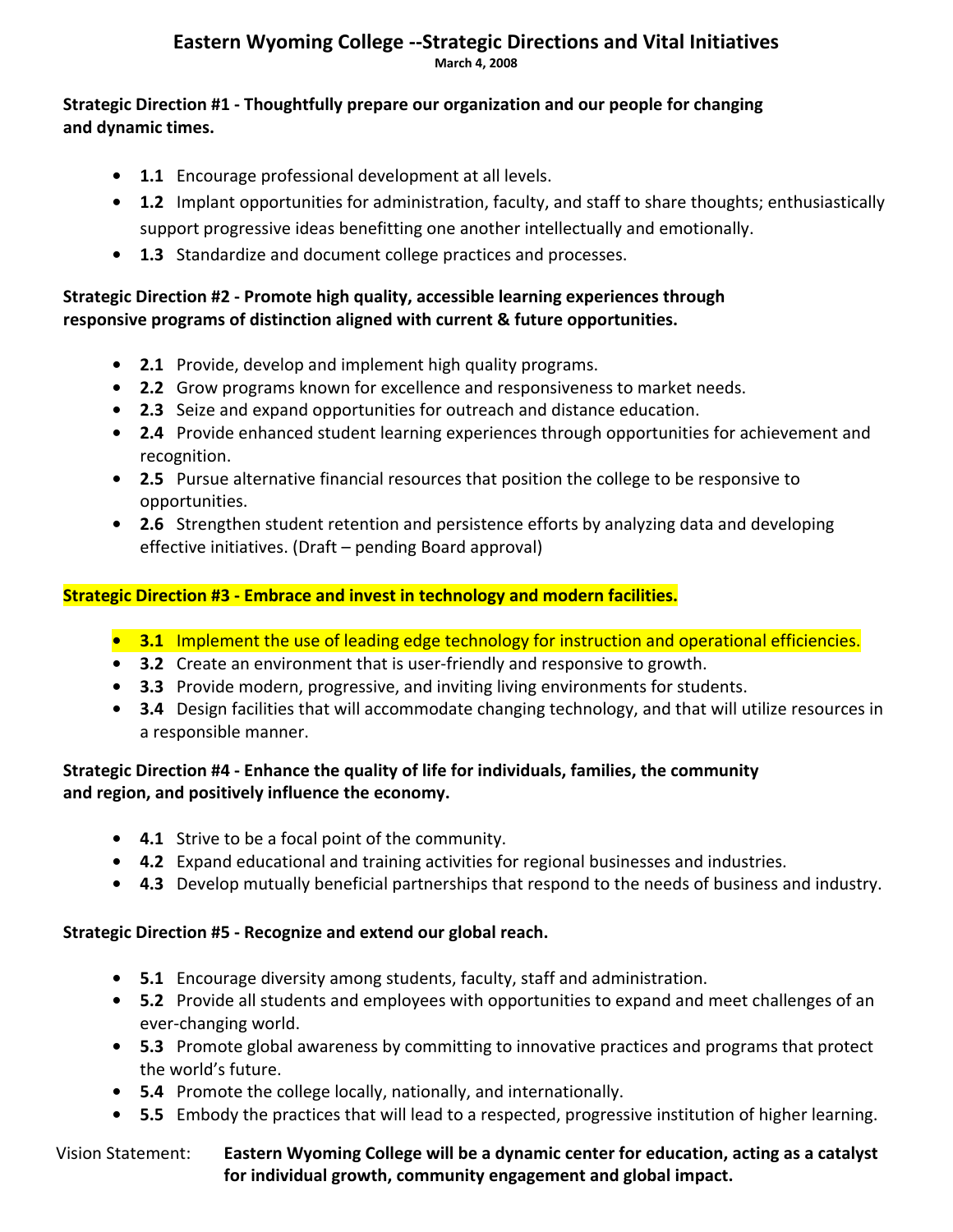| <b>Title of Group:</b>                         | Team Members: (please list)                                                      |
|------------------------------------------------|----------------------------------------------------------------------------------|
| <b>Technology Advisory</b><br><b>Committee</b> | <b>Technology Advisory Committee</b>                                             |
| <b>EWC Strategic Direction and</b>             | Please Indicate #                                                                |
| Vital Initiative #?                            |                                                                                  |
| Example 1.1, 1.2,                              | 3.1 - Implement the use of leading technology for instruction and operational    |
|                                                | efficiencies                                                                     |
| <b>Statewide Strategic Objective,</b>          | Please Indicate #                                                                |
| <b>Strategy and Action Step #?</b>             |                                                                                  |
| Example 1.1a, 3.1b,                            | 1                                                                                |
| Priority #?                                    | Please indicate #<br>$\overline{2}$                                              |
| What?                                          |                                                                                  |
| Strategic Objective                            | Upgrade student ID system for functionality and compatibility with other systems |
| (Please state in measurable                    | used on campus.                                                                  |
| terms)                                         |                                                                                  |
| How?                                           | . Work collaboratively with College Relations (CR #4) and Student Services to    |
| Strategies                                     | research and purchase improved Student ID System                                 |
| (Please list each strategy)                    |                                                                                  |
|                                                |                                                                                  |
|                                                |                                                                                  |
|                                                |                                                                                  |
|                                                |                                                                                  |
|                                                |                                                                                  |
|                                                |                                                                                  |
|                                                |                                                                                  |
| <b>Budget?</b>                                 | \$99,999 with approximately \$9,000 yearly maintenance cost                      |
| <b>Estimated Costs</b>                         |                                                                                  |
| When?                                          | 2014-2015                                                                        |
| Timeline                                       |                                                                                  |
| Who?                                           |                                                                                  |
| Team or Responsible Persons                    | Technology Advisory Committee/Student Services/College Relations                 |
| for leading strategic objectives               |                                                                                  |
| <b>Measurements/Accountability</b>             | Upgraded student ID system is purchased and in use.                              |
| Key Performance Indicators                     |                                                                                  |
| (KPI)-How do we know if we                     |                                                                                  |
| are on the right track?                        |                                                                                  |
| Ultimate Goal-How do we                        |                                                                                  |
| know if we are successful?                     | Student ID system is efficient and functional.                                   |
|                                                |                                                                                  |
|                                                |                                                                                  |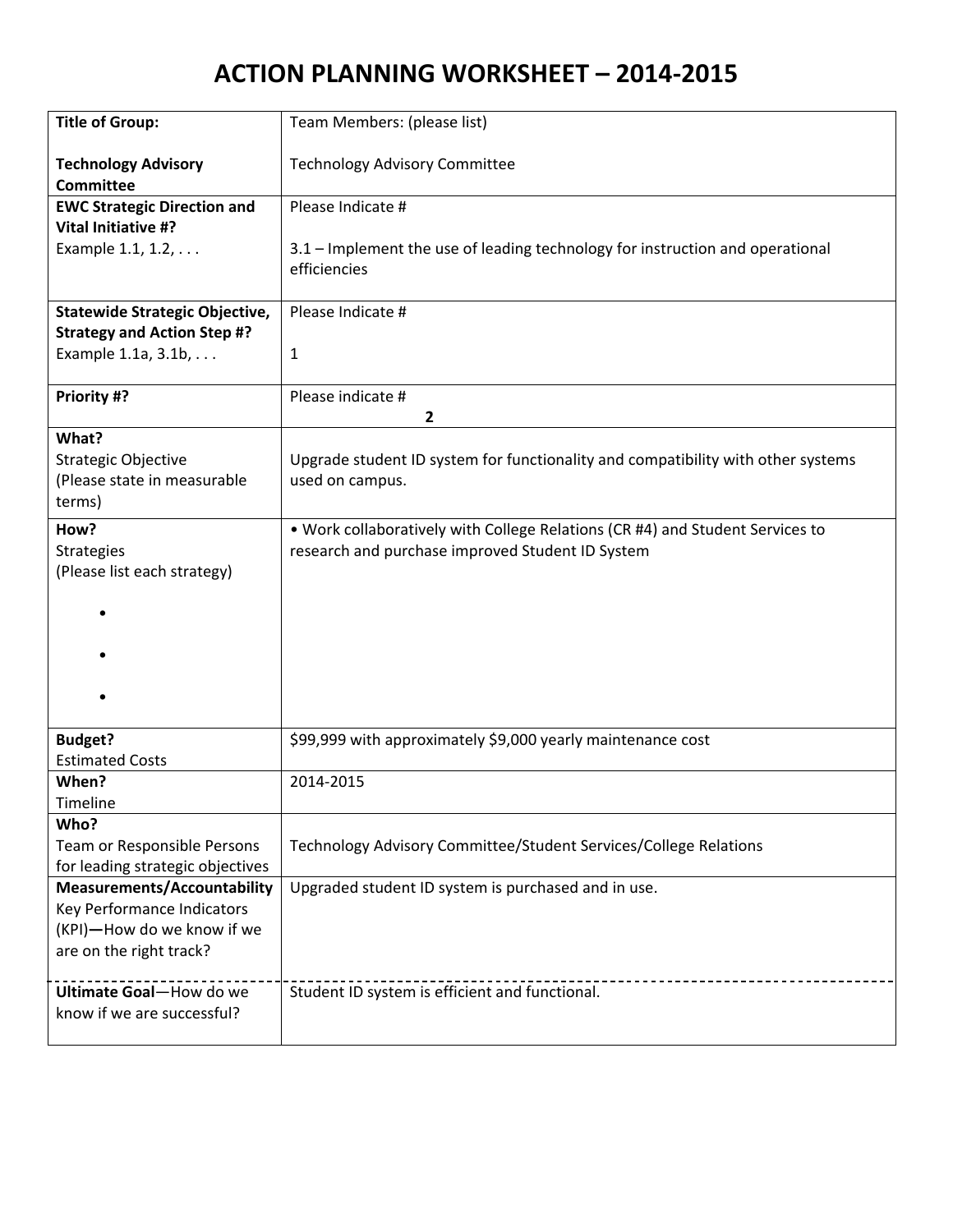| <b>Title of Group:</b>                         | Team Members: (please list)                                                                    |
|------------------------------------------------|------------------------------------------------------------------------------------------------|
| <b>Technology Advisory</b><br><b>Committee</b> | <b>Technology Advisory Committee</b>                                                           |
| <b>EWC Strategic Direction and</b>             | Please Indicate #                                                                              |
| <b>Vital Initiative #?</b>                     |                                                                                                |
| Example 1.1, 1.2,                              | 3.1 - Implement the use of leading technology for instruction and operational<br>efficiencies. |
| <b>Statewide Strategic Objective,</b>          | Please Indicate #                                                                              |
| <b>Strategy and Action Step #?</b>             |                                                                                                |
| Example 1.1a, 3.1b,                            | $\mathbf{1}$                                                                                   |
| Priority #?                                    | Please indicate #                                                                              |
| What?                                          |                                                                                                |
| <b>Strategic Objective</b>                     | Keep hardware current campus wide to ensure functionality and efficiency.                      |
| (Please state in measurable                    |                                                                                                |
| terms)                                         |                                                                                                |
| How?                                           | . Work collaboratively with departments and areas to upgrade or replace hardware               |
| <b>Strategies</b>                              | for college processes and services (both academic and administrative).                         |
| (Please list each strategy)                    | . Help identify funding for hardware purchases.                                                |
|                                                | . Include action plans regarding hardware in the Master Technology Plan for review.            |
|                                                |                                                                                                |
|                                                |                                                                                                |
|                                                |                                                                                                |
|                                                |                                                                                                |
|                                                |                                                                                                |
| <b>Budget?</b>                                 | ?                                                                                              |
| <b>Estimated Costs</b>                         |                                                                                                |
| When?                                          | ongoing                                                                                        |
| Timeline                                       |                                                                                                |
| Who?                                           |                                                                                                |
| Team or Responsible Persons                    | <b>Technology Advisory Committee</b>                                                           |
| for leading strategic objectives               |                                                                                                |
| <b>Measurements/Accountability</b>             | Action plans with hardware are maintained in the Master Technology plan and                    |
| Key Performance Indicators                     | reviewed for action on a yearly basis.                                                         |
| (KPI)-How do we know if we                     |                                                                                                |
| are on the right track?                        |                                                                                                |
|                                                |                                                                                                |
| Ultimate Goal-How do we                        |                                                                                                |
| know if we are successful?                     | College staff works with appropriate hardware to perform college services efficiently.         |
|                                                |                                                                                                |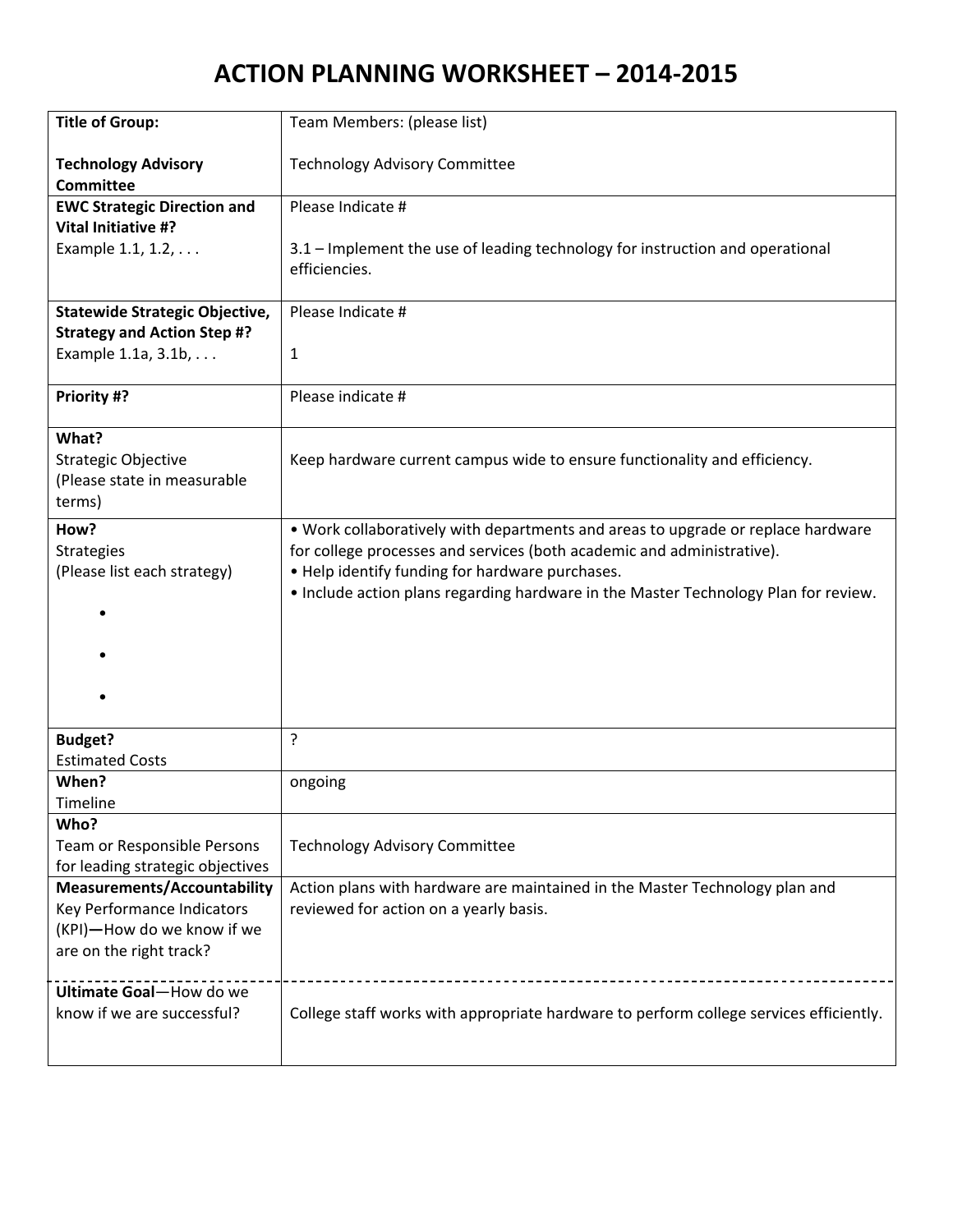| <b>Title of Group:</b>                | Team Members: (please list)                                                           |
|---------------------------------------|---------------------------------------------------------------------------------------|
| <b>Technology Advisory</b>            | <b>Technology Advisory Committee</b>                                                  |
| <b>Committee</b>                      |                                                                                       |
| <b>EWC Strategic Direction and</b>    | Please Indicate #                                                                     |
| Vital Initiative #?                   |                                                                                       |
| Example 1.1, 1.2,                     | 3.1 - Implement the use of leading technology for instruction and operational         |
|                                       | efficiencies                                                                          |
|                                       | 3.2 – Create an environment that is user-friendly and responsive to growth            |
| <b>Statewide Strategic Objective,</b> | Please Indicate #                                                                     |
| <b>Strategy and Action Step #?</b>    |                                                                                       |
| Example 1.1a, 3.1b,                   | N/A                                                                                   |
|                                       |                                                                                       |
| Priority #?                           | Please indicate #                                                                     |
| What?                                 |                                                                                       |
| Strategic Objective                   | Provide students, faculty, and staff with leading edge technology for instruction and |
| (Please state in measurable           | operational efficiencies.                                                             |
| terms)                                |                                                                                       |
| How?                                  | •Identify appropriate software to be updated for lab computers, faculty computers,    |
| <b>Strategies</b>                     | and staff computers                                                                   |
| (Please list each strategy)           | • Develop plan for purchase and installation of appropriate software updates          |
|                                       | • Identify funding for purchase of software updates                                   |
|                                       | · Install software updates                                                            |
|                                       | • Provide trainings as necessary for use of software                                  |
|                                       | •Develop plan for future software updates                                             |
|                                       |                                                                                       |
|                                       |                                                                                       |
| <b>Budget?</b>                        | Costs vary for each product.                                                          |
| <b>Estimated Costs</b>                | Quickbooks for T271, T273, Library, CTCC, Tutoring Lab, Douglas Campus Lab, four      |
|                                       | instructors (Andy, Patricia, Jenn M., Douglas) - approximately 100 licenses           |
|                                       | Adobe - explore pricing options with WCCC.                                            |
| When?                                 | ongoing                                                                               |
| Timeline                              |                                                                                       |
| Who?                                  |                                                                                       |
| Team or Responsible Persons           | <b>Technology Advisory Committee and Computer Services</b>                            |
| for leading strategic objectives      |                                                                                       |
| <b>Measurements/Accountability</b>    | Appropriate software updates are purchased and installed                              |
| Key Performance Indicators            | Students, faculty, and staff are using updated software                               |
| (KPI)-How do we know if we            |                                                                                       |
| are on the right track?               |                                                                                       |
| Ultimate Goal-How do we               | Students, faculty, and staff are equipped with leading edge technology for            |
| know if we are successful?            | instruction, learning and operational efficiencies.                                   |
|                                       |                                                                                       |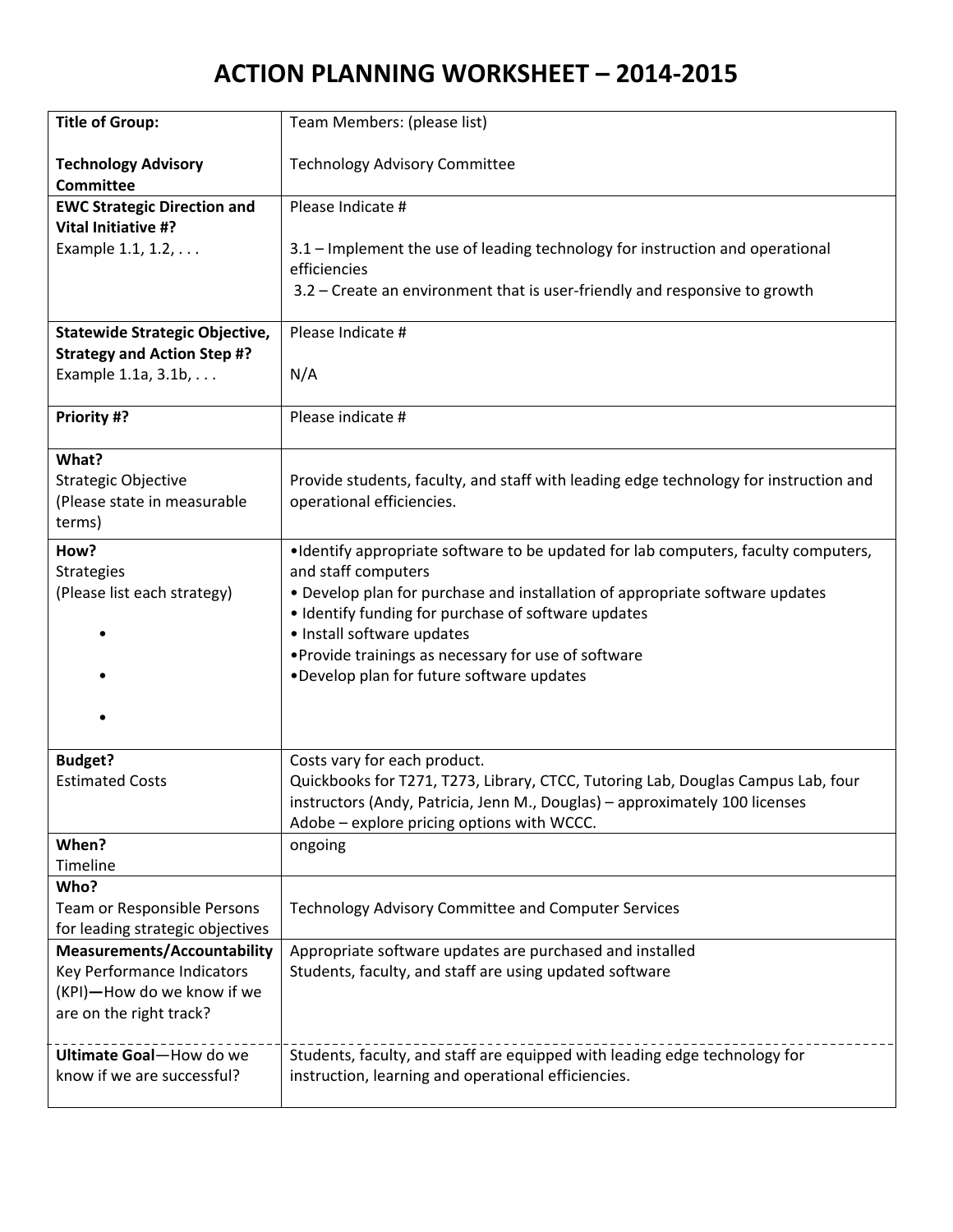## **ACTION PLANNING WORKSHEET**

| <b>Title of Group:</b>                | Team Members: (please list)                                                              |
|---------------------------------------|------------------------------------------------------------------------------------------|
|                                       | Ron Laher-Administrative Services                                                        |
|                                       | Karen Parriott-Business Office                                                           |
|                                       | Lori Moore-Payroll                                                                       |
|                                       | Chuck Kenyon-IT                                                                          |
|                                       | <b>Stuart Nelson-Human Resources</b>                                                     |
| <b>EWC Strategic Direction and</b>    | Please Indicate #                                                                        |
| <b>Vital Initiative #?</b>            | 3.1, 3.2, and 5.5                                                                        |
| Example 1.1, 1.2,                     |                                                                                          |
|                                       |                                                                                          |
| <b>Statewide Strategic Objective,</b> | Please Indicate #                                                                        |
| <b>Strategy and Action Step #?</b>    | 6.2a                                                                                     |
| Example 1.1a, 3.1b,                   |                                                                                          |
| Priority #?                           | Please indicate #                                                                        |
|                                       | 3                                                                                        |
| What?                                 | Develop backup plan to continue fiscal operations in the event of interruption of IT     |
| <b>Strategic Objective</b>            | systems                                                                                  |
| (Please state in measurable           |                                                                                          |
| terms)                                |                                                                                          |
|                                       |                                                                                          |
|                                       |                                                                                          |
| How?                                  | Make general workstation available in Computer Services with an alternative<br>$\bullet$ |
| <b>Strategies</b>                     | ISP connection for use during state connectivity outages                                 |
| (Please list each strategy)           | Pursue static IP addresses for key fiscal workstations to enhance data security          |
|                                       | Create VPN for Datatel Colleague access from home networks using college                 |
|                                       | laptop systems                                                                           |
|                                       |                                                                                          |
|                                       |                                                                                          |
|                                       |                                                                                          |
|                                       |                                                                                          |
|                                       |                                                                                          |
| <b>Budget?</b>                        | \$0                                                                                      |
| <b>Estimated Costs</b>                |                                                                                          |
|                                       |                                                                                          |
| When?                                 | March 2014 to March 2015                                                                 |
| Timeline                              |                                                                                          |
|                                       |                                                                                          |
| Who?                                  | Ron Laher-Administrative Services                                                        |
| Team or Responsible Persons           | Karen Parriott-Business Office                                                           |
| for leading strategic objectives      | Lori Moore-Payroll                                                                       |
|                                       | Chuck Kenyon-IT                                                                          |
|                                       | Stuart Nelson, Human Resources                                                           |
| <b>Measurements/Accountability</b>    | $\bullet$                                                                                |
|                                       | Periodic meetings to report/assess progress-April 30, July 30, September 30              |
| Key Performance Indicators            |                                                                                          |
| (KPI)-How do we know if we            |                                                                                          |
| are on the right track?               |                                                                                          |
|                                       |                                                                                          |
| Ultimate Goal-How do we               | Realization of a viable plan                                                             |
| know if we are successful?            |                                                                                          |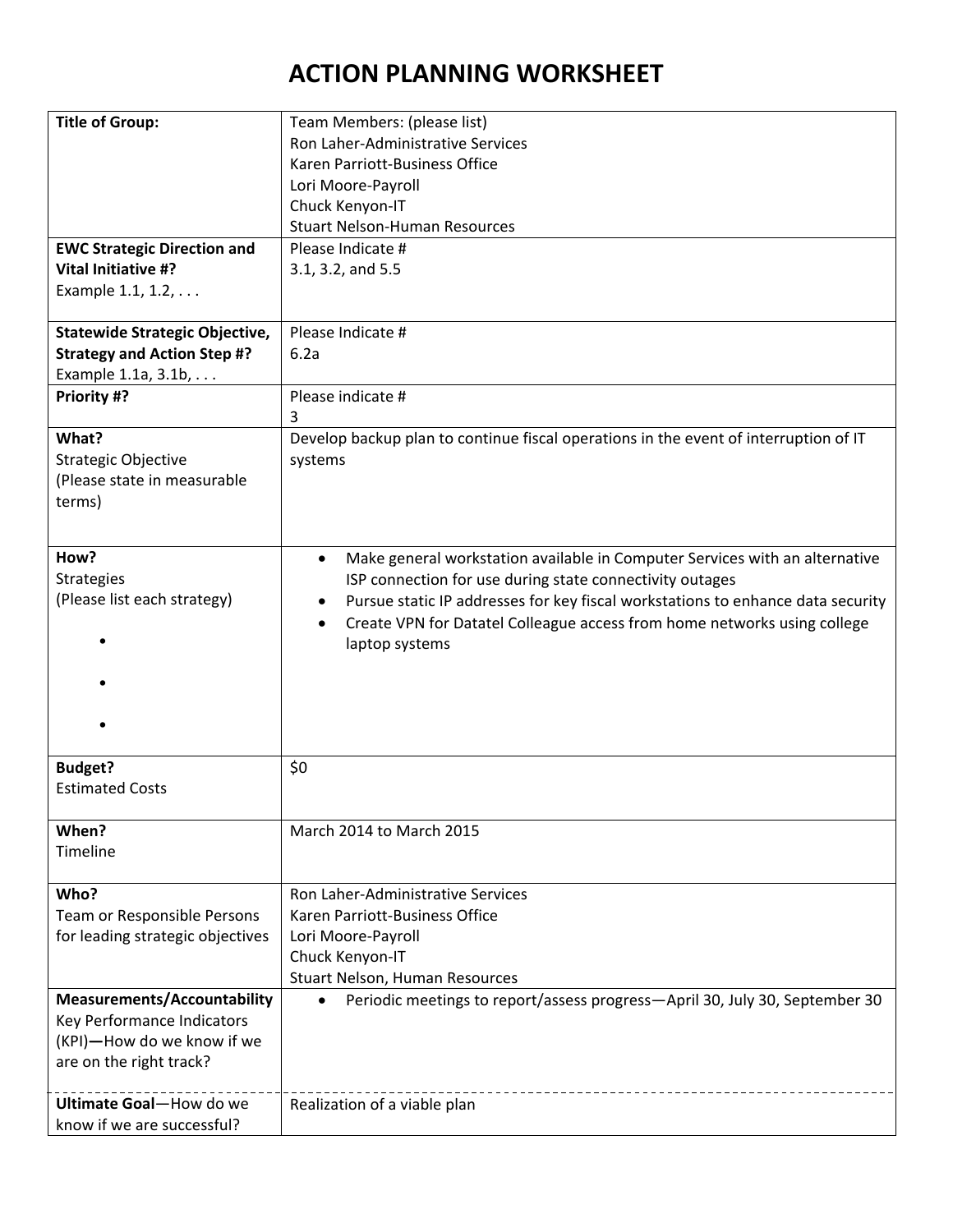# **ACTION PLANNING WORKSHEET**

| <b>Title of Group:</b>                   | Team Members: (please list)                                                         |
|------------------------------------------|-------------------------------------------------------------------------------------|
| <b>Computer Services</b>                 | Kenyon, Martin, Urbanek, Vasko                                                      |
|                                          |                                                                                     |
|                                          |                                                                                     |
| <b>EWC Strategic Direction and</b>       | Please Indicate #                                                                   |
| Vital Initiative #?                      | 3: 3.1, 3.2                                                                         |
| Example 1.1, 1.2,                        |                                                                                     |
|                                          |                                                                                     |
| <b>Statewide Strategic Objective,</b>    | Please Indicate #                                                                   |
| <b>Strategy and Action Step #?</b>       | 7.1 <sub>d</sub>                                                                    |
| Example 1.1a, 3.1b,                      |                                                                                     |
|                                          |                                                                                     |
| Priority #?                              | Please indicate #                                                                   |
|                                          | $CS-4$                                                                              |
|                                          |                                                                                     |
| What?                                    |                                                                                     |
| Strategic Objective                      | Upgrade of building network systems to current structured cabling standards. This   |
| (Please state in measurable              | includes network and telephone jacks, network closets, power over ethernet and      |
| terms)                                   | uninterruptible power supplies for network switches.                                |
|                                          |                                                                                     |
|                                          |                                                                                     |
| How?                                     |                                                                                     |
| <b>Strategies</b>                        | As each building wing undergoes renovation/renewal, network equipment is installed  |
| (Please list each strategy)              | to current standards to facilitate upgrades and provide a more robust and secure    |
|                                          | network capable of supporting Voice over IP telephones, emergency notification, and |
|                                          | greater network traffic.                                                            |
|                                          |                                                                                     |
|                                          | Projects would include upgraded fiber optic runs from peripheral buildings to de-   |
|                                          | marc room in Computer Services.                                                     |
|                                          |                                                                                     |
|                                          |                                                                                     |
| <b>Budget?</b><br><b>Estimated Costs</b> | \$1,000,000                                                                         |
|                                          |                                                                                     |
| When?                                    |                                                                                     |
| Timeline                                 | From FY-2015 to FY-2019                                                             |
|                                          |                                                                                     |
| Who?                                     |                                                                                     |
| Team or Responsible Persons              | Computer Services, Physical Plant                                                   |
| for leading strategic objectives         |                                                                                     |
|                                          |                                                                                     |
| <b>Measurements/Accountability</b>       |                                                                                     |
| Key Performance Indicators               | Fully functional, robust, secure and hardened data, emergency and                   |
| (KPI)-How do we know if we               | telecommunications network.                                                         |
| are on the right track?                  |                                                                                     |
|                                          |                                                                                     |
| Ultimate Goal-How do we                  | Fully functional, robust, secure and hardened data, emergency and                   |
| know if we are successful?               | telecommunications network.                                                         |
|                                          |                                                                                     |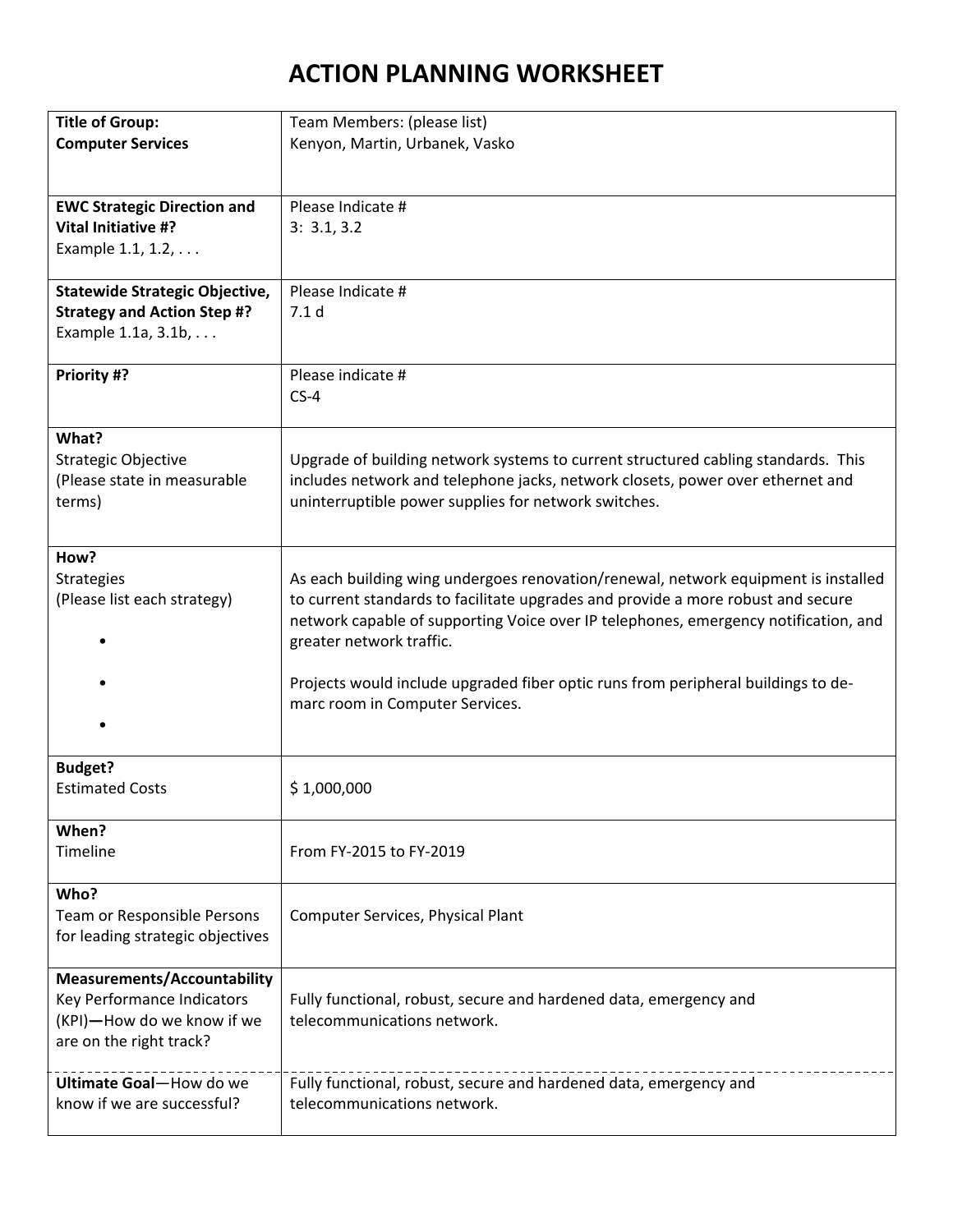| <b>Title of Group:</b>                | Team Members: (please list)                                                         |
|---------------------------------------|-------------------------------------------------------------------------------------|
|                                       | Kimberly Russell, Lynn Wamboldt, Karen Posten                                       |
| Learning/Outreach/IR                  |                                                                                     |
|                                       |                                                                                     |
| <b>EWC Strategic Direction and</b>    | Please Indicate #                                                                   |
| <b>Vital Initiative #?</b>            | 3.1, 1.3                                                                            |
| Example 1.1, 1.2,                     |                                                                                     |
|                                       |                                                                                     |
| <b>Statewide Strategic Objective,</b> | Please Indicate #                                                                   |
| <b>Strategy and Action Step #?</b>    | N/A                                                                                 |
| Example 1.1a, 3.1b,                   |                                                                                     |
|                                       |                                                                                     |
| Priority #?                           | Please indicate #                                                                   |
|                                       |                                                                                     |
|                                       |                                                                                     |
| What?                                 |                                                                                     |
| <b>Strategic Objective</b>            | IR Director becomes CROA power user and provides training and knowledge to other    |
| (Please state in measurable           | areas of the college.                                                               |
| terms)                                |                                                                                     |
|                                       |                                                                                     |
|                                       |                                                                                     |
|                                       |                                                                                     |
| How?                                  | Kim learns how to automate scheduling of queries<br>٠                               |
| <b>Strategies</b>                     | Continue state-wide IR training for Kim                                             |
| (Please list each strategy)           | Support and understand state-wide SLDS system                                       |
|                                       | Provide dashboard training for administrators                                       |
|                                       |                                                                                     |
|                                       |                                                                                     |
|                                       |                                                                                     |
|                                       |                                                                                     |
|                                       |                                                                                     |
| <b>Budget?</b>                        |                                                                                     |
| <b>Estimated Costs</b>                | Minimal                                                                             |
|                                       |                                                                                     |
| When?                                 | 2014-2015                                                                           |
| Timeline                              |                                                                                     |
|                                       |                                                                                     |
| Who?                                  | Kimberly Russell                                                                    |
| Team or Responsible Persons           |                                                                                     |
| for leading strategic objectives      |                                                                                     |
|                                       |                                                                                     |
| <b>Measurements/Accountability</b>    | Migration of data elements is complete.                                             |
| Key Performance Indicators            | Locations identified for data elements.                                             |
| (KPI)-How do we know if we            | Training activities are scheduled and attended.                                     |
| are on the right track?               | Dashboard is developed for Dee, Mike and Rex                                        |
|                                       |                                                                                     |
| Ultimate Goal-How do we               | The IR office is a CROA power user and provides training and knowledge to others in |
| know if we are successful?            | the Learning office to become more familiar with CROA.                              |